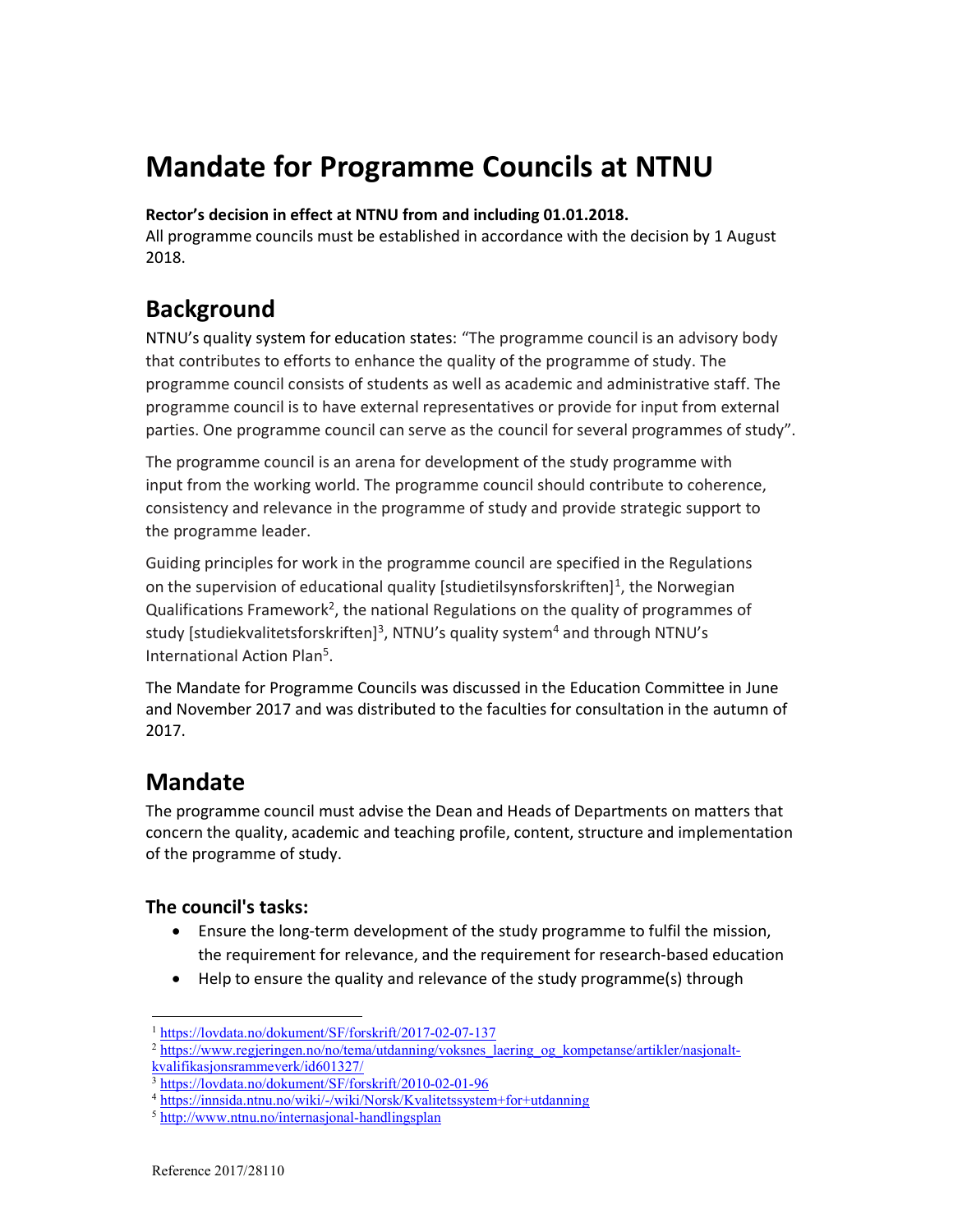development of learning outcome descriptions, and recommend necessary measures

- Monitor non-continuation and student flow patterns and recommend necessary measures
- Advise on the design of the programme: composition of courses, progression, specializations/programme options and electives including student exchange
- Assess whether the courses included in the programme have learning activities and assessment forms conducive to achieving the overall learning outcomes for the programme(s)
- Provide input to the annual evaluation of the programme
- Contribute to and follow up the periodic evaluations of the programme
- Advise on development of the learning environment for the programme
- Submit statements to consultative hearing processes that affect the programme
- Advise on student recruitment and marketing, as well as admission requirements and capacity.

### Composition and term of office

The programme council is designated by the Dean. The Dean decides which programmes of study are to be included in the same programme council. Where there are several levels of study<sup>6</sup>, from one-year programmes to master's programmes, these should be covered by the same programme council.

The programme council should normally have the following composition:

- Programme leader(s)
- Study programme coordinator(s), if required
- Academic staff representing the academic breadth of the study programme(s)
- Student representatives
- External representatives from relevant sectors of the working world
- Administrative employee, who can function as a secretariat for the council

Any deviation from the proposed composition must be justified.

A programme council should preferably not exceed 10 members. If the council covers several programmes of study with different programme leaders, leadership of the study programme area should rotate among the programme leaders. If a programme is offered in more than one university city, all the cities must be represented in the programme council.

The programme council usually meets 1 - 2 times per semester, and the meetings should be linked to milestones during the academic year, such as the work on programme descriptions and the quality assurance report. The term of office is 4 years. The student representatives have a one-year term of office and are appointed by the Student Council at the Faculty.

 $\overline{a}$ 

<sup>6</sup> One-year programmes, bachelor's degrees, further education programmes and master's programmes. In this connection, further education refers to programmes based on a bachelor's degree forming part of the ordinary academic portfolio (not to paid programmes).